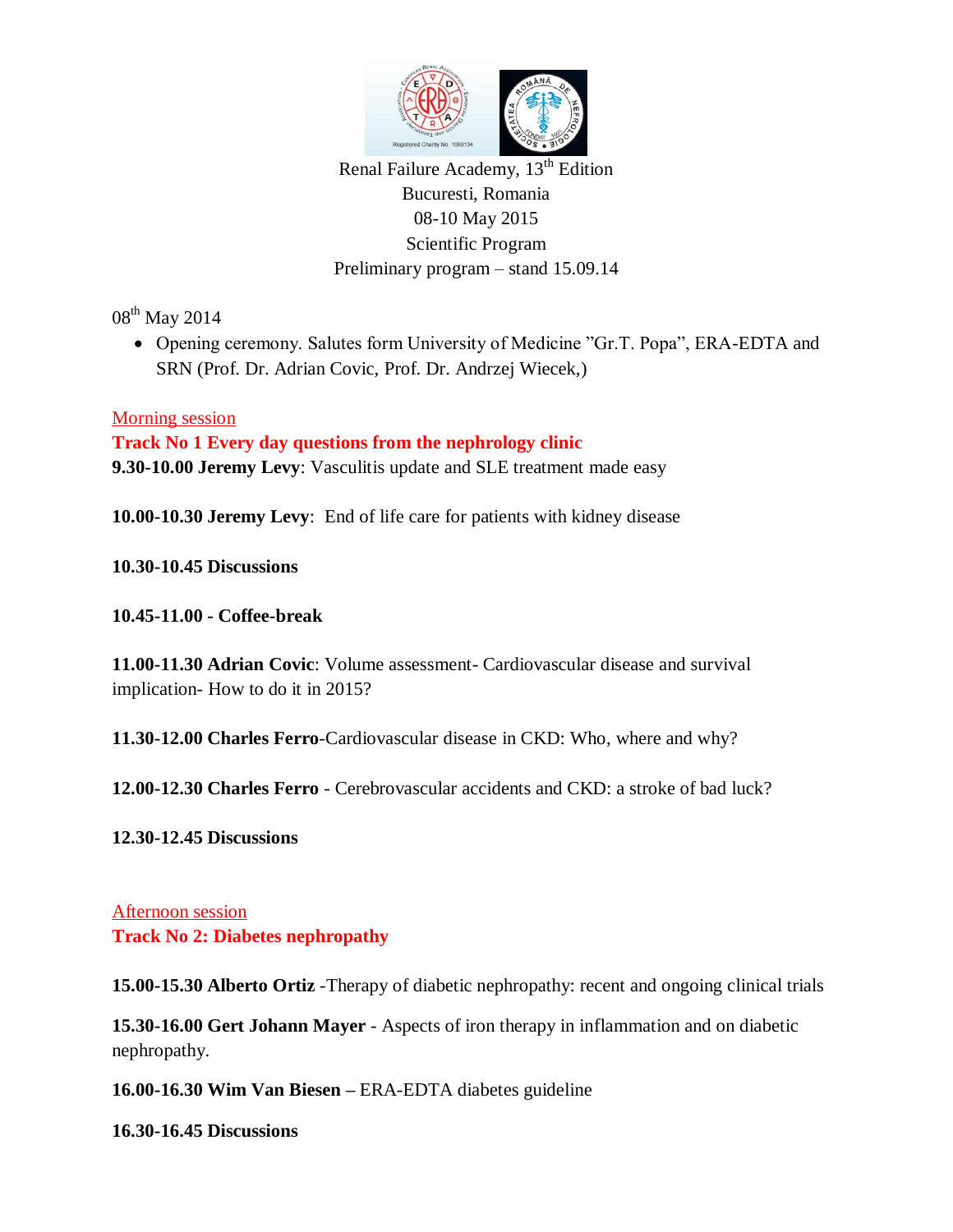**16.45-17.00 Coffee-break**

**Track No 3: Evidence Based Medicine**

**17.00-17.30 Wim Van Biesen – Peritoneal dialysis in 2015**

**17.30-18.00 Ionut Nistor- Standardized Core Outcome Set for trials in Chronic Kidney Disease**

 $09^{th}$  May 2014 Morning session

**Track No 4 CKD- prevention, progression, pathophysiology, aging**

**9.00 - 9.30 Alberto Ortiz** - Mortality in chronic kidney failure

**9.30-10.00 Andrzej Wiecek** - Role of adipokines in the pathogenesis of cardiovascular complications in CKD patients

**10.00-10.15 Discussions**

**10.15- 10.30. Coffee-break**

**10.30-11.00 Ziad Massy**- calcium sensing receptor and CKD

**11.00-11.30 Adrian Schiller** – Chronic diseases. Do we have common treatment solutions?

**11.30-11.45 Discussions**

Afternoon session **Track No 4 End stage renal disease, dialysis, PD, RRT**

**14.00-14.30 Mario Cozzolino** - vitamin D phosphate binders in CKD- 2015 update

**14.30-15.30 Mario Cozzolino / Marc G Vervloet** Pro/Con debate :

Vascular calcification – epiphenomena and do not bother to measure and to treat vs Vascular Calcification – main target in the management of CKD pats

## **15.30-15.45 Discussions**

**15.45-16.00 Coffee-break**

**16.00-16.30 Marc G Vervloet** – Arterial stiffness